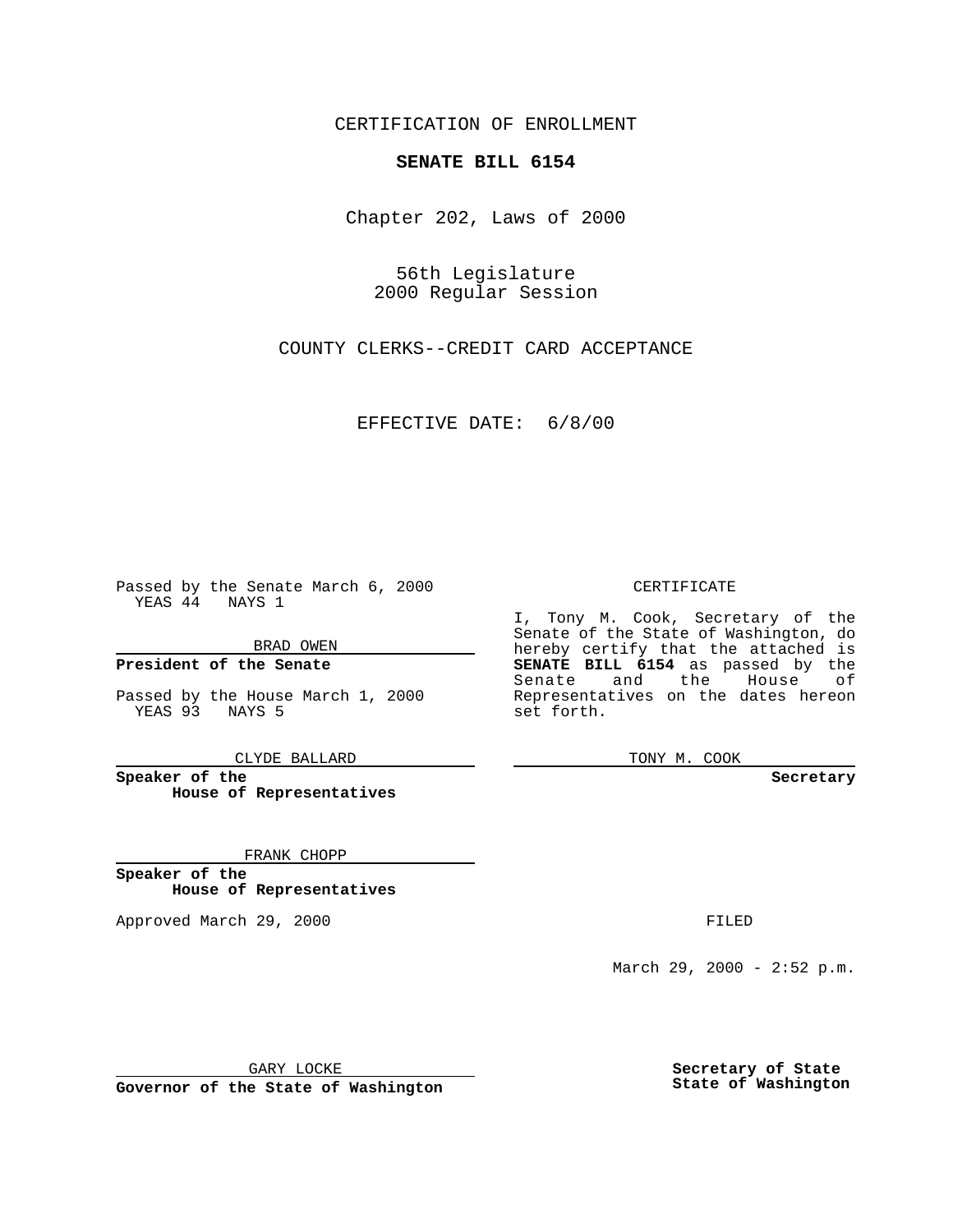## **SENATE BILL 6154** \_\_\_\_\_\_\_\_\_\_\_\_\_\_\_\_\_\_\_\_\_\_\_\_\_\_\_\_\_\_\_\_\_\_\_\_\_\_\_\_\_\_\_\_\_\_\_

\_\_\_\_\_\_\_\_\_\_\_\_\_\_\_\_\_\_\_\_\_\_\_\_\_\_\_\_\_\_\_\_\_\_\_\_\_\_\_\_\_\_\_\_\_\_\_

## AS AMENDED BY THE HOUSE

Passed Legislature - 2000 Regular Session

**State of Washington 56th Legislature 2000 Regular Session By** Senators Costa, McCaslin, Patterson and Gardner

Read first time 01/10/2000. Referred to Committee on State & Local Government.

 AN ACT Relating to giving the county clerk authorization to accept credit cards; and adding a new section to chapter 36.23 RCW.

BE IT ENACTED BY THE LEGISLATURE OF THE STATE OF WASHINGTON:

 NEW SECTION. **Sec. 1.** A new section is added to chapter 36.23 RCW to read as follows:

 County clerks are authorized to accept credit cards, charge cards, debit cards, smart cards, stored value cards, federal wire, and automatic clearinghouse system transactions, or other electronic communication, for payment of all fees and moneys due the court under RCW 36.18.012 through 36.18.020, and for the payment of court-ordered legal financial obligations of criminal defendants which include, but are not limited to, fines, fees, assessments, restitution, and crime victims' compensation, consistent with RCW 36.48.010, 36.48.080, and 36.48.090. A payer desiring to pay by credit card, charge card, debit card, smart card, stored value card, federal wire, and automatic clearinghouse system transactions, or other electronic communication shall bear the cost of processing the transaction.